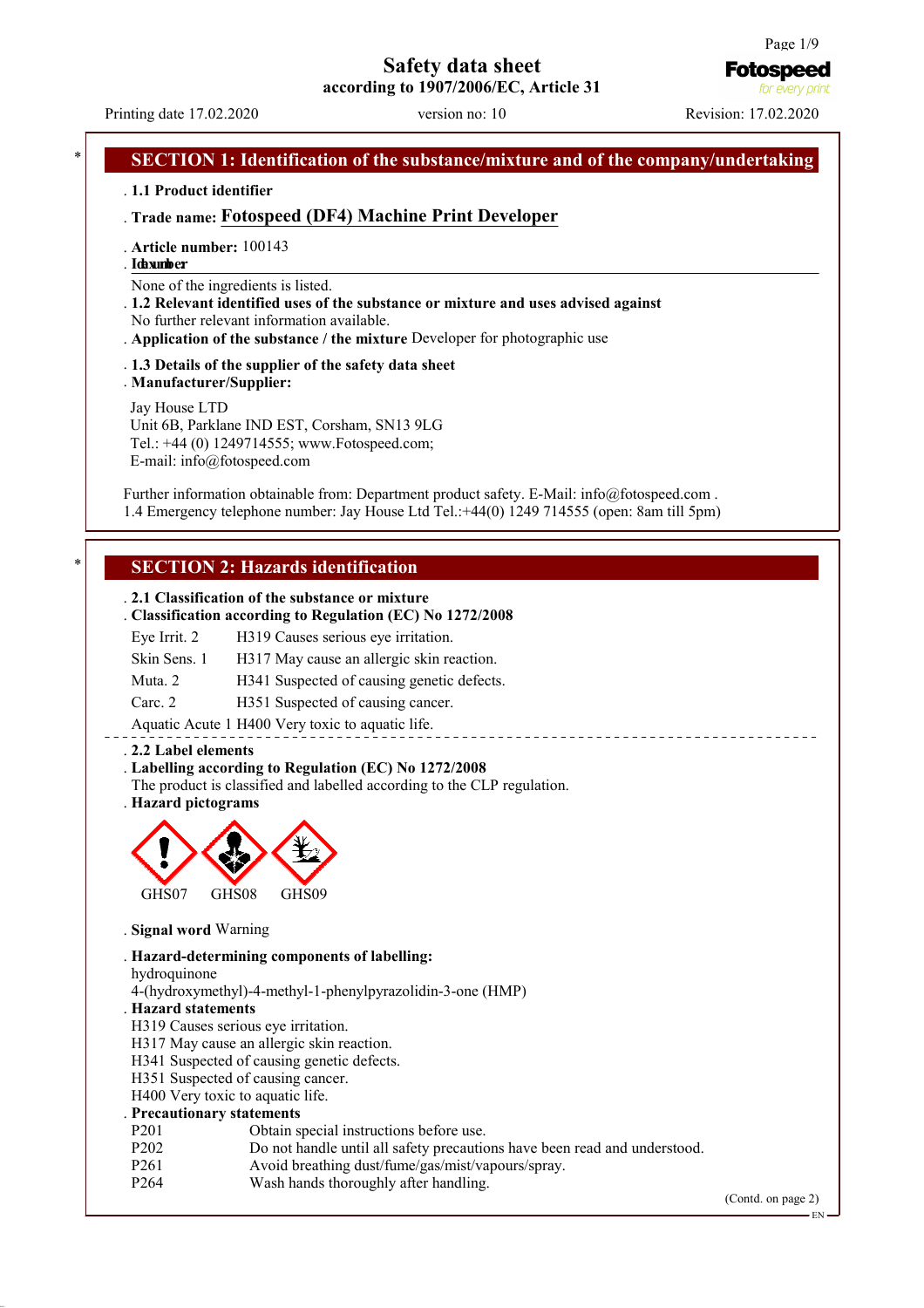Printing date 17.02.2020 version no: 10 Revision: 17.02.2020

# **Trade name: Fotospeed (DF4) Machine Print Developer**

|                               | (Cond. of page 1)                                                                                     |
|-------------------------------|-------------------------------------------------------------------------------------------------------|
| P <sub>272</sub>              | Contaminated work clothing should not be allowed out of the workplace.                                |
| P <sub>273</sub>              | Avoid release to the environment.                                                                     |
| P <sub>280</sub>              | Wear protective gloves/protective clothing/eye protection/face protection.                            |
| $P302 + P352$                 | IF ON SKIN: Wash with plenty of water.                                                                |
|                               | P305+P351+P338 IF IN EYES: Rinse cautiously with water for several minutes. Remove contact lenses, if |
|                               | present and easy to do. Continue rinsing.                                                             |
| P308+P313                     | IF exposed or concerned: Get medical advice/attention.                                                |
| P321                          | Specific treatment (see on this label).                                                               |
| $P362 + P364$                 | Take off contaminated clothing and wash it before reuse.                                              |
| P333+P313                     | If skin irritation or rash occurs: Get medical advice/attention.                                      |
| P337+P313                     | If eye irritation persists: Get medical advice/attention.                                             |
| P391                          | Collect spillage.                                                                                     |
| P <sub>405</sub>              | Store locked up.                                                                                      |
| P <sub>501</sub>              | Dispose of contents/container in accordance with local regulations.                                   |
| . 2.3 Other hazards           |                                                                                                       |
|                               | Results of PBT and vPvB assessment                                                                    |
| . <b>PBT:</b> Not applicable. |                                                                                                       |
| $.$ $vPvB:$ Not applicable.   |                                                                                                       |

## **SECTION 3: Composition/information on ingredients**

### . **3.2 Chemical characterisation: Mixtures**

. **Description:** Mixture of substances listed below and with nonhazardous additions.

|  |  |  |  | . Dangerous components: |
|--|--|--|--|-------------------------|
|--|--|--|--|-------------------------|

| CAS: 584-08-7<br>EINECS: 209-529-3<br>Reg.nr.: 01-2119532646-36 | potassium carbonate<br>$\Diamond$ Skin Irrit. 2, H315; Eye Irrit. 2, H319; STOT SE 3, H335                                                                                                                                           | $5 - 10\%$ |
|-----------------------------------------------------------------|--------------------------------------------------------------------------------------------------------------------------------------------------------------------------------------------------------------------------------------|------------|
| CAS: 140-01-2<br>EINECS: 205-391-3<br>Reg.nr.: 01-2119474445-33 | Diethylenetriaminepentaacetic acid, pentasodium salt (DTPA-Na5)<br>Repr. 2, H361; $\Diamond$ Acute Tox. 4, H332                                                                                                                      | $1 - 5\%$  |
| CAS: 123-31-9<br>EINECS: 204-617-8<br>Reg.nr.: 01-2119524016-51 | hydroquinone<br>$\circledast$ Muta. 2, H341; Carc. 2, H351; $\circledast$ Eye Dam. 1, H318; $\circledast$ Aquatic<br>Index number: 604-005-00-4 Acute 1, H400 (M=10); $\langle \cdot \rangle$ Acute Tox. 4, H302; Skin Sens. 1, H317 | $1 - 5\%$  |
| CAS: 13047-13-7<br>EINECS: 235-920-3                            | 4-(hydroxymethyl)-4-methyl-1-phenylpyrazolidin-3-one (HMP)<br>Aquatic Chronic 2, H411; $\Diamond$ Acute Tox. 4, H302; Skin Sens. 1,<br>H317                                                                                          | $<1\%$     |
|                                                                 | A did the condition of the condition of the condition of the different distances of $\mathcal{C}_1$ and $\mathcal{C}_2$ are $\mathcal{C}_3$ . If $\mathcal{C}_4$                                                                     |            |

. **Additional information:** For the wording of the listed hazard phrases refer to section 16.

## **SECTION 4: First aid measures**

. **4.1 Description of first aid measures**

- . **After inhalation:** Supply fresh air and to be sure call for a doctor.
- . **After skin contact:** Immediately wash with water and soap and rinse thoroughly.
- . **After eye contact:**

Rinse opened eye for several minutes under running water. If symptoms persist, consult a doctor.

- . **After swallowing:** If symptoms persist consult doctor.
- . **4.2 Most important symptoms and effects, both acute and delayed**
- No further relevant information available.
- . **4.3 Indication of any immediate medical attention and special treatment needed** No further relevant information available.

(Contd. on page 3)

EN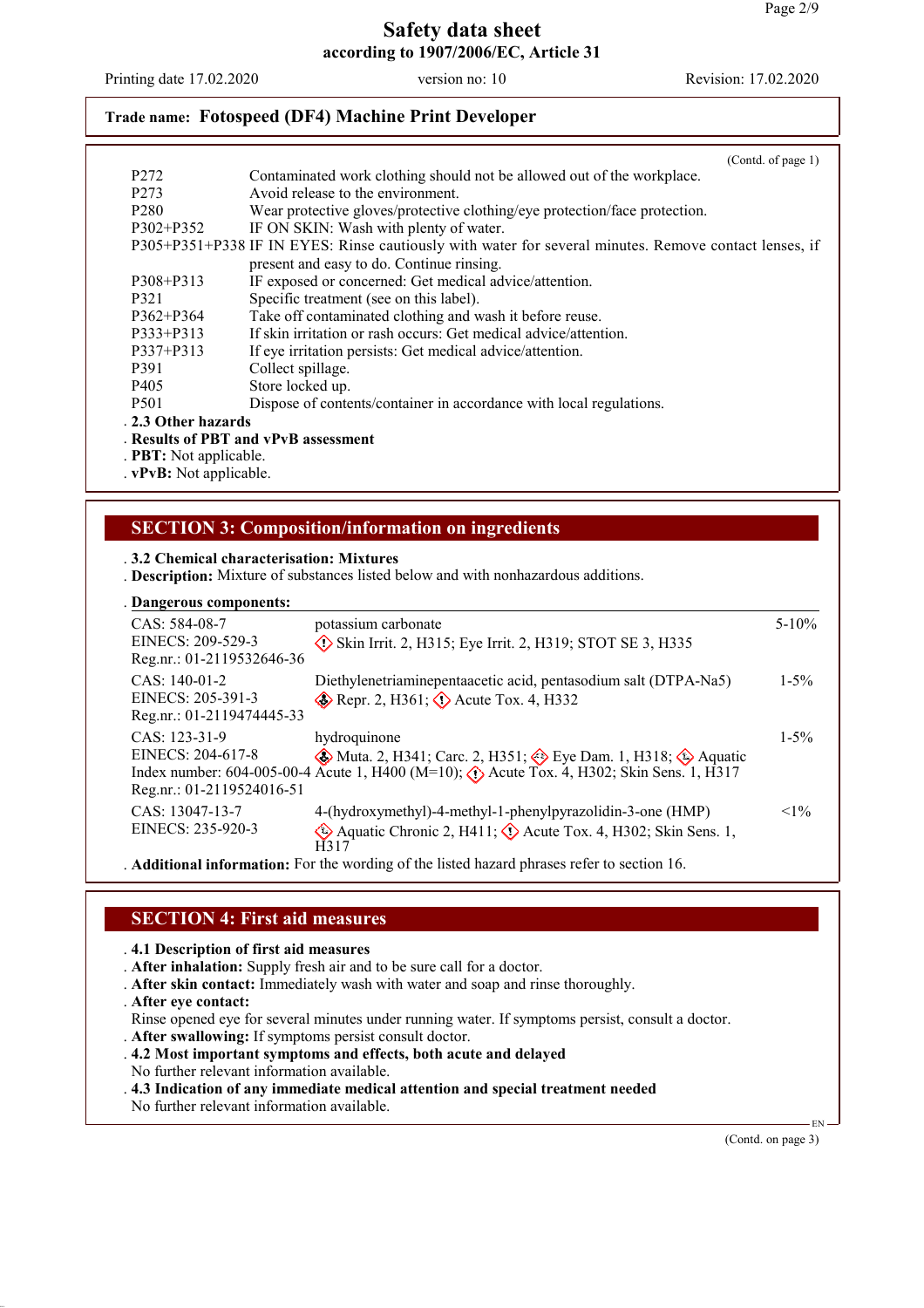Printing date 17.02.2020 version no: 10 Revision: 17.02.2020

## **Trade name: Fotospeed (DF4) Machine Print Developer**

(Contd. of page 2)

## **SECTION 5: Firefighting measures**

- . **5.1 Extinguishing media**
- . **Suitable extinguishing agents:**
- CO2, powder or water spray. Fight larger fires with water spray or alcohol resistant foam.
- . **5.2 Special hazards arising from the substance or mixture** No further relevant information available.
- . **5.3 Advice for firefighters**
- . **Protective equipment:** No special measures required.

### **SECTION 6: Accidental release measures**

. **6.1 Personal precautions, protective equipment and emergency procedures** Ensure adequate ventilation . **6.2 Environmental precautions:**

Inform respective authorities in case of seepage into water course or sewage system. Dilute with plenty of water.

Do not allow to enter sewers/ surface or ground water.

. **6.3 Methods and material for containment and cleaning up:** Absorb with liquid-binding material (sand, diatomite, acid binders, universal binders, sawdust). Dispose contaminated material as waste according to item 13.

- . **6.4 Reference to other sections**
- See Section 7 for information on safe handling.
- See Section 8 for information on personal protection equipment.

See Section 13 for disposal information.

## **SECTION 7: Handling and storage**

. **7.1 Precautions for safe handling** Keep receptacles tightly sealed.

. **Information about fire - and explosion protection:** No special measures required.

. **7.2 Conditions for safe storage, including any incompatibilities**

- . **Storage:**
- . **Requirements to be met by storerooms and receptacles:** No special requirements.
- . **Information about storage in one common storage facility:** Store away from foodstuffs.
- . **Further information about storage conditions:**
- Keep container tightly sealed.

Store in cool, dry conditions in well sealed receptacles.

Store under lock and key and out of the reach of children.

Recommended storage temperature: 5-30°C

Protect from exposure to the light.

. **7.3 Specific end use(s)** No further relevant information available.

## **SECTION 8: Exposure controls/personal protection**

### . **Additional information about design of technical facilities:** No further data; see item 7.

. **8.1 Control parameters**

**Ingredients with limit values that require monitoring at the workplace:** .

**123-31-9 hydroquinone (1-5%)**

WEL Long-term value:  $0.5 \text{ mg/m}^3$ 

### **DNELs** .

### **123-31-9 hydroquinone**

Dermal Long-term - systemic - effects 128 mg/kg bw/day (wkd)

Long-term - systemic effects 64 mg/kd bw/day (wkd)

Inhalative Long-term exposure-local effects 7 mg/m3 (wkd)

Long-term - local - effects 1 mg/m3 (wkd)

(Contd. on page 4)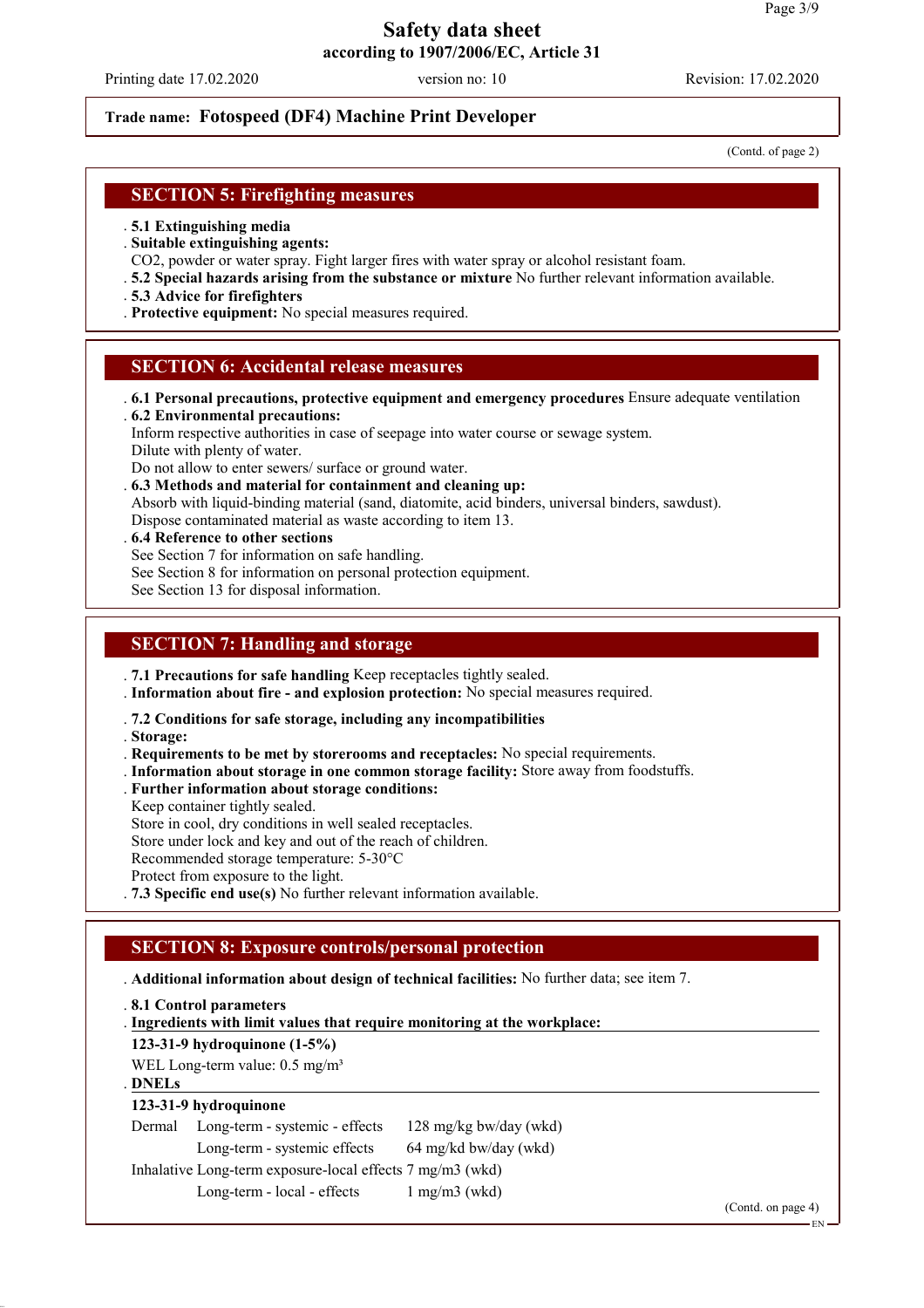Printing date 17.02.2020 version no: 10 Revision: 17.02.2020

# **Trade name: Fotospeed (DF4) Machine Print Developer**

|                                  |                                                                                                             |                               |                                                                                                                                                                                                                           | (Contd. of page 3) |
|----------------------------------|-------------------------------------------------------------------------------------------------------------|-------------------------------|---------------------------------------------------------------------------------------------------------------------------------------------------------------------------------------------------------------------------|--------------------|
|                                  | Long-term - systemic effects                                                                                |                               | $1.74$ mg/m <sup>3</sup> (wkd)                                                                                                                                                                                            |                    |
| <b>PNECs</b>                     | Long-term - local effects                                                                                   | $0.5$ mg/m <sup>3</sup> (wkd) |                                                                                                                                                                                                                           |                    |
| 123-31-9 hydroquinone            |                                                                                                             |                               |                                                                                                                                                                                                                           |                    |
| Aquatic compartment - freshwater |                                                                                                             |                               | $0.000114$ mg/l (Water)                                                                                                                                                                                                   |                    |
|                                  | Aquatic compartment - marine water                                                                          |                               | $0.000114$ mg/l (Water)                                                                                                                                                                                                   |                    |
|                                  | Aquatic compartment -water, intermittent releases                                                           |                               | $0.00134$ mg/l (Water)                                                                                                                                                                                                    |                    |
|                                  | Aquatic compartment -sediment in freshwater                                                                 |                               | 0.00098 mg/kg sed dw (Water)                                                                                                                                                                                              |                    |
|                                  | Aquatic compartment -sediment in marine water                                                               |                               | $0.000097$ mg/kg sed dw (Water)                                                                                                                                                                                           |                    |
| Terrestrial compartment -soil    |                                                                                                             |                               | 0.000129 mg/kg dw (Soil)                                                                                                                                                                                                  |                    |
|                                  |                                                                                                             |                               |                                                                                                                                                                                                                           |                    |
|                                  |                                                                                                             |                               | Sewage treatment plant (Abwasserreinigungsanlagen) 0.71 mg/l (Sewage Treatment Plant)<br>. Additional information: The lists valid during the making were used as basis.                                                  |                    |
| .8.2 Exposure controls           |                                                                                                             |                               |                                                                                                                                                                                                                           |                    |
| . Personal protective equipment: |                                                                                                             |                               |                                                                                                                                                                                                                           |                    |
|                                  | General protective and hygienic measures:                                                                   |                               |                                                                                                                                                                                                                           |                    |
|                                  | Keep away from foodstuffs, beverages and feed.                                                              |                               |                                                                                                                                                                                                                           |                    |
|                                  | Immediately remove all soiled and contaminated clothing<br>Wash hands before breaks and at the end of work. |                               |                                                                                                                                                                                                                           |                    |
|                                  | Avoid contact with the eyes and skin.                                                                       |                               |                                                                                                                                                                                                                           |                    |
|                                  | . Respiratory protection: Ensure adequate ventilation                                                       |                               |                                                                                                                                                                                                                           |                    |
| . Protection of hands:           |                                                                                                             |                               |                                                                                                                                                                                                                           |                    |
|                                  | Protective gloves                                                                                           |                               |                                                                                                                                                                                                                           |                    |
|                                  |                                                                                                             |                               | The glove material has to be impermeable and resistant to the product the substance the preparation.<br>Selection of the glove material on consideration of the penetration times, rates of diffusion and the degradation |                    |
| . Material of gloves             |                                                                                                             |                               | The selection of the suitable gloves does not only depend on the material, but also on further marks of quality                                                                                                           |                    |
|                                  |                                                                                                             |                               | and varies from manufacturer to manufacturer. As the product is a preparation of several substances, the                                                                                                                  |                    |
|                                  |                                                                                                             |                               | resistance of the glove material can not be calculated in advance and has therefore to be checked prior to the                                                                                                            |                    |
| application.                     |                                                                                                             |                               |                                                                                                                                                                                                                           |                    |
|                                  | . Penetration time of glove material                                                                        |                               |                                                                                                                                                                                                                           |                    |
| Gove material                    | breakthroug-time                                                                                            | layer thickness               |                                                                                                                                                                                                                           |                    |
| Butyl rubber:                    | $≥480$ min                                                                                                  | ≥0,4mm                        |                                                                                                                                                                                                                           |                    |
| Nitrile rubber:                  | $≥480$ min                                                                                                  | $≥0,38$ mm                    |                                                                                                                                                                                                                           |                    |
| Neoprene:                        | $≥240$ min                                                                                                  | $≥0,65$ mm                    | The exact break trough time has to be found out by the manufacturer of the protective gloves and has to be                                                                                                                |                    |
| observed.                        |                                                                                                             |                               |                                                                                                                                                                                                                           |                    |
|                                  |                                                                                                             |                               | . As protection from splashes gloves made of the following materials are suitable:                                                                                                                                        |                    |
| Nitrile rubber, NBR              |                                                                                                             |                               |                                                                                                                                                                                                                           |                    |
| Neoprene gloves                  |                                                                                                             |                               |                                                                                                                                                                                                                           |                    |
| . Eye protection:                |                                                                                                             |                               |                                                                                                                                                                                                                           |                    |
|                                  |                                                                                                             |                               |                                                                                                                                                                                                                           |                    |
|                                  | Tightly sealed goggles                                                                                      |                               |                                                                                                                                                                                                                           |                    |
|                                  | . Body protection: Protective work clothing                                                                 |                               |                                                                                                                                                                                                                           |                    |
|                                  |                                                                                                             |                               |                                                                                                                                                                                                                           | EN                 |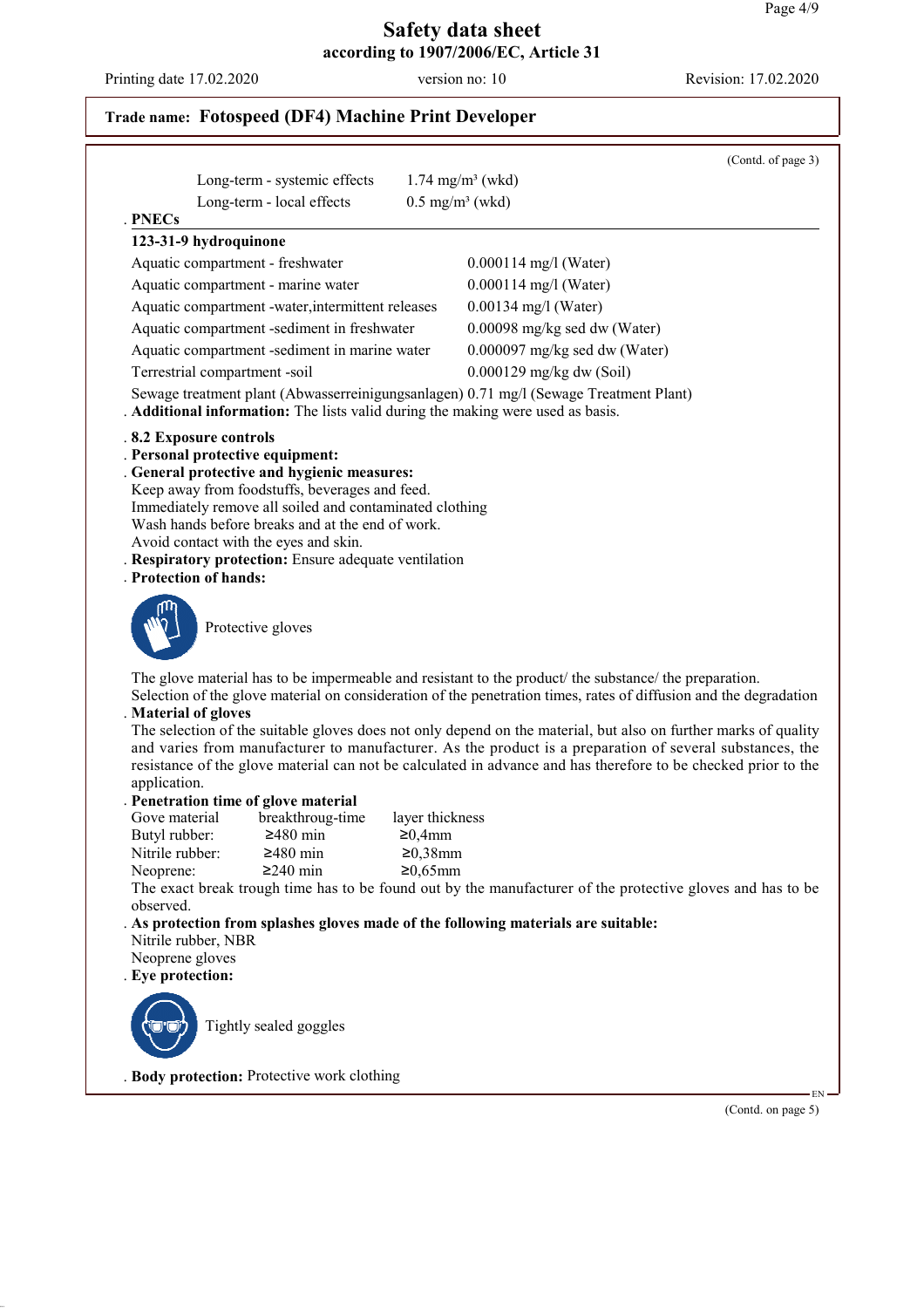Printing date 17.02.2020 version no: 10 Revision: 17.02.2020

# **Trade name: Fotospeed (DF4) Machine Print Developer**

(Contd. of page 4)

| <b>SECTION 9: Physical and chemical properties</b>                                                               |                                                                     |  |
|------------------------------------------------------------------------------------------------------------------|---------------------------------------------------------------------|--|
| .9.1 Information on basic physical and chemical properties<br><b>General Information</b><br>. Appearance:        |                                                                     |  |
| Form:                                                                                                            | Fluid                                                               |  |
| Colour:                                                                                                          | Light yellow                                                        |  |
| . Odour:                                                                                                         | Nearly odourless                                                    |  |
| . pH-value at $20 °C$ :                                                                                          | ~10.5                                                               |  |
| . Change in condition<br>Melting point/freezing point:<br>Initial boiling point and boiling range: Undetermined. | <b>Undetermined</b>                                                 |  |
| . Flash point:                                                                                                   | Not applicable.                                                     |  |
| . Auto-ignition temperature:                                                                                     | Product is not selfigniting.                                        |  |
| . Explosive properties:                                                                                          | Product does not present an explosion hazard.                       |  |
| . Vapour pressure at $20^{\circ}$ C:                                                                             | $23$ hPa                                                            |  |
| . Density at $20^{\circ}$ C:                                                                                     | $\sim$ 1.2 g/cm <sup>3</sup>                                        |  |
| . Solubility in / Miscibility with<br>water:                                                                     | Fully miscible.                                                     |  |
| . Viscosity:<br>Dynamic:<br>Kinematic:                                                                           | Not determined<br>Not determined.                                   |  |
| . Solvent content:<br><b>Organic solvents:</b><br>Water:<br>.9.2 Other information                               | $0.0\%$<br>50-90 $\%$<br>No further relevant information available. |  |

## **SECTION 10: Stability and reactivity**

. **10.1 Reactivity** No further relevant information available.

. **10.2 Chemical stability**

. **Thermal decomposition / conditions to be avoided:** No decomposition if used according to specifications.

- . **10.3 Possibility of hazardous reactions** No dangerous reactions known.
- . **10.4 Conditions to avoid** No further relevant information available.
- . **10.5 Incompatible materials:** No further relevant information available.
- . **10.6 Hazardous decomposition products:** No dangerous decomposition products known.

## **SECTION 11: Toxicological information**

. **11.1 Information on toxicological effects**

. **Acute toxicity** Based on available data, the classification criteria are not met.

**LD/LC50 values relevant for classification:** .

### **584-08-7 potassium carbonate**

Oral LD50 >2000 mg/kg (rat)

### **140-01-2 Diethylenetriaminepentaacetic acid, pentasodium salt (DTPA-Na5)**

Oral LD50 >2000 mg/kg (rat)

### **123-31-9 hydroquinone**

Oral LD50 302 mg/kg (rat)

Dermal LD50 >2000 mg/kg (rabbit)

(Contd. on page 6)

EN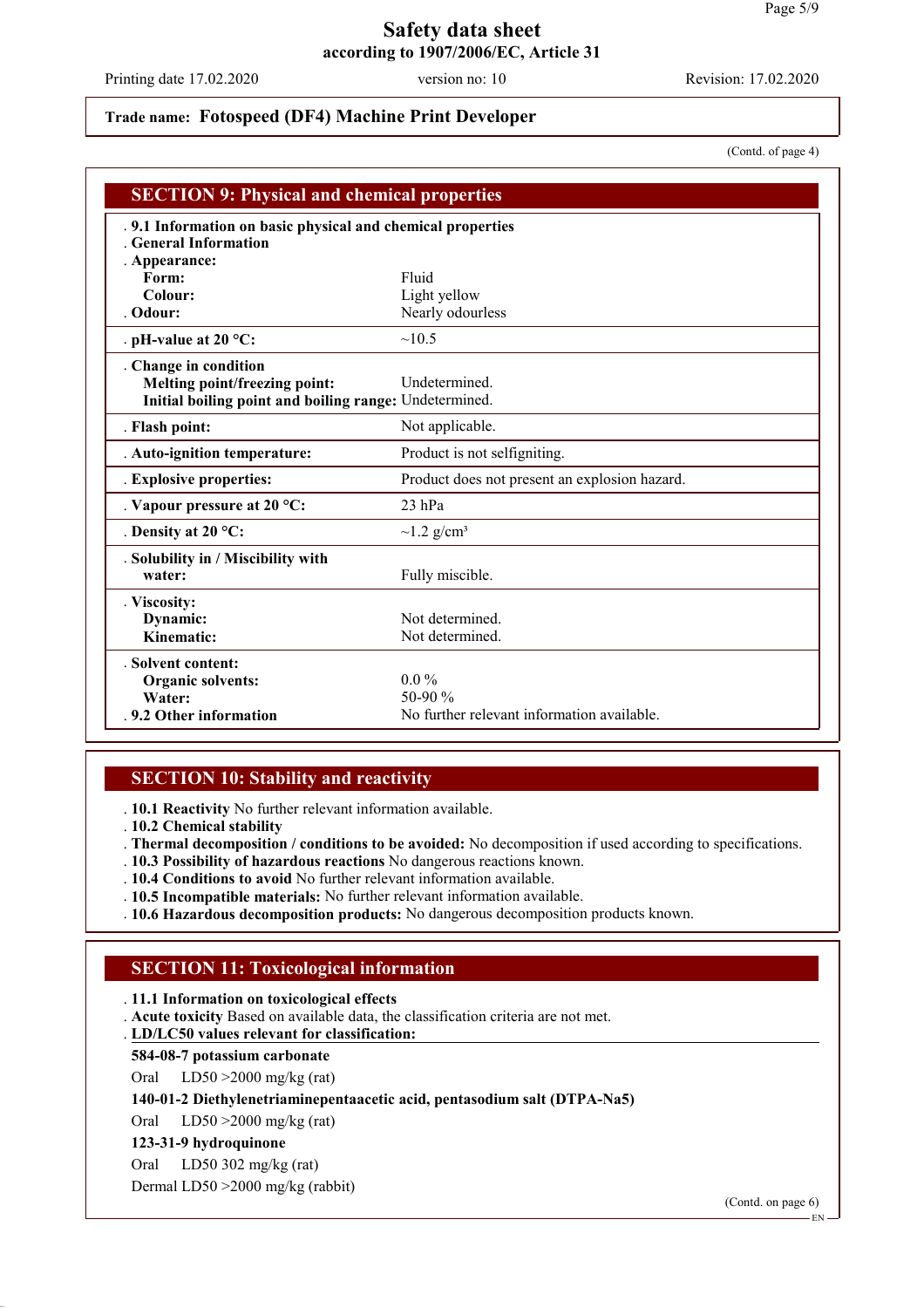Printing date 17.02.2020 version no: 10 Revision: 17.02.2020

(Contd. on page 7)

EN

# **Trade name: Fotospeed (DF4) Machine Print Developer**

|                                                                                                                                                                                       | (Contd. of page 5) |
|---------------------------------------------------------------------------------------------------------------------------------------------------------------------------------------|--------------------|
| 13047-13-7 4-(hydroxymethyl)-4-methyl-1-phenylpyrazolidin-3-one (HMP)                                                                                                                 |                    |
| Oral<br>LD50 566 mg/kg (rat)                                                                                                                                                          |                    |
| . Primary irritant effect:                                                                                                                                                            |                    |
| Skin corrosion/irritation Based on available data, the classification criteria are not met.<br>. Serious eye damage/irritation                                                        |                    |
| Causes serious eye irritation.                                                                                                                                                        |                    |
| . Respiratory or skin sensitisation                                                                                                                                                   |                    |
| May cause an allergic skin reaction.                                                                                                                                                  |                    |
| . CMR effects (carcinogenity, mutagenicity and toxicity for reproduction)<br>Germ cell mutagenicity                                                                                   |                    |
| Suspected of causing genetic defects.                                                                                                                                                 |                    |
| . Carcinogenicity                                                                                                                                                                     |                    |
| Suspected of causing cancer.                                                                                                                                                          |                    |
| . Reproductive toxicity Based on available data, the classification criteria are not met.<br>. STOT-single exposure Based on available data, the classification criteria are not met. |                    |
| . STOT-repeated exposure Based on available data, the classification criteria are not met.                                                                                            |                    |
| . Aspiration hazard Based on available data, the classification criteria are not met.                                                                                                 |                    |
|                                                                                                                                                                                       |                    |
| <b>SECTION 12: Ecological information</b>                                                                                                                                             |                    |
|                                                                                                                                                                                       |                    |
| . 12.1 Toxicity<br>. Aquatic toxicity:                                                                                                                                                |                    |
| 140-01-2 Diethylenetriaminepentaacetic acid, pentasodium salt (DTPA-Na5)                                                                                                              |                    |
| EC50 48h: >500 mg/l (daphnia magna (Water flea))                                                                                                                                      |                    |
| 48h: >500 mg/l (Invertebrates)                                                                                                                                                        |                    |
| LC50 96h: 1115 mg/l (fish)                                                                                                                                                            |                    |
| 96h: >1000 mg/l (Lepomis macrochirus (Sonnenbarsch))                                                                                                                                  |                    |
| 123-31-9 hydroquinone                                                                                                                                                                 |                    |
| EC50 48h: 0.29 mg/l (daphnia magna (Water flea))                                                                                                                                      |                    |
| LC50 96h: 0.044 mg/l (fish: Pimephales promelas)                                                                                                                                      |                    |
| 13047-13-7 4-(hydroxymethyl)-4-methyl-1-phenylpyrazolidin-3-one (HMP)                                                                                                                 |                    |
| LC50 1-10 mg/l (fish)                                                                                                                                                                 |                    |
| . 12.2 Persistence and degradability No further relevant information available.                                                                                                       |                    |
| . 12.3 Bioaccumulative potential No further relevant information available.                                                                                                           |                    |
| . 12.4 Mobility in soil No further relevant information available.<br>. Ecotoxical effects:                                                                                           |                    |
| <b>Remark:</b> Harmful to fish                                                                                                                                                        |                    |
| . Additional ecological information:                                                                                                                                                  |                    |
| . General notes:                                                                                                                                                                      |                    |
| Do not allow product to reach ground water, water course or sewage system.<br>Harmful to aquatic organisms                                                                            |                    |
| Water hazard class 2 (German Regulation) (Self-assessment): hazardous for water                                                                                                       |                    |
| Danger to drinking water if even small quantities leak into the ground.                                                                                                               |                    |
| 12.5 Results of PBT and vPvB assessment                                                                                                                                               |                    |
| <b>PBT:</b> Not applicable.<br>. vPvB: Not applicable.                                                                                                                                |                    |
| . 12.6 Other adverse effects No further relevant information available.                                                                                                               |                    |
|                                                                                                                                                                                       |                    |
| <b>SECTION 13: Disposal considerations</b>                                                                                                                                            |                    |
|                                                                                                                                                                                       |                    |
| . 13.1 Waste treatment methods<br>. Recommendation                                                                                                                                    |                    |
| Must not be disposed together with household garbage. Do not allow product to reach sewage system.                                                                                    |                    |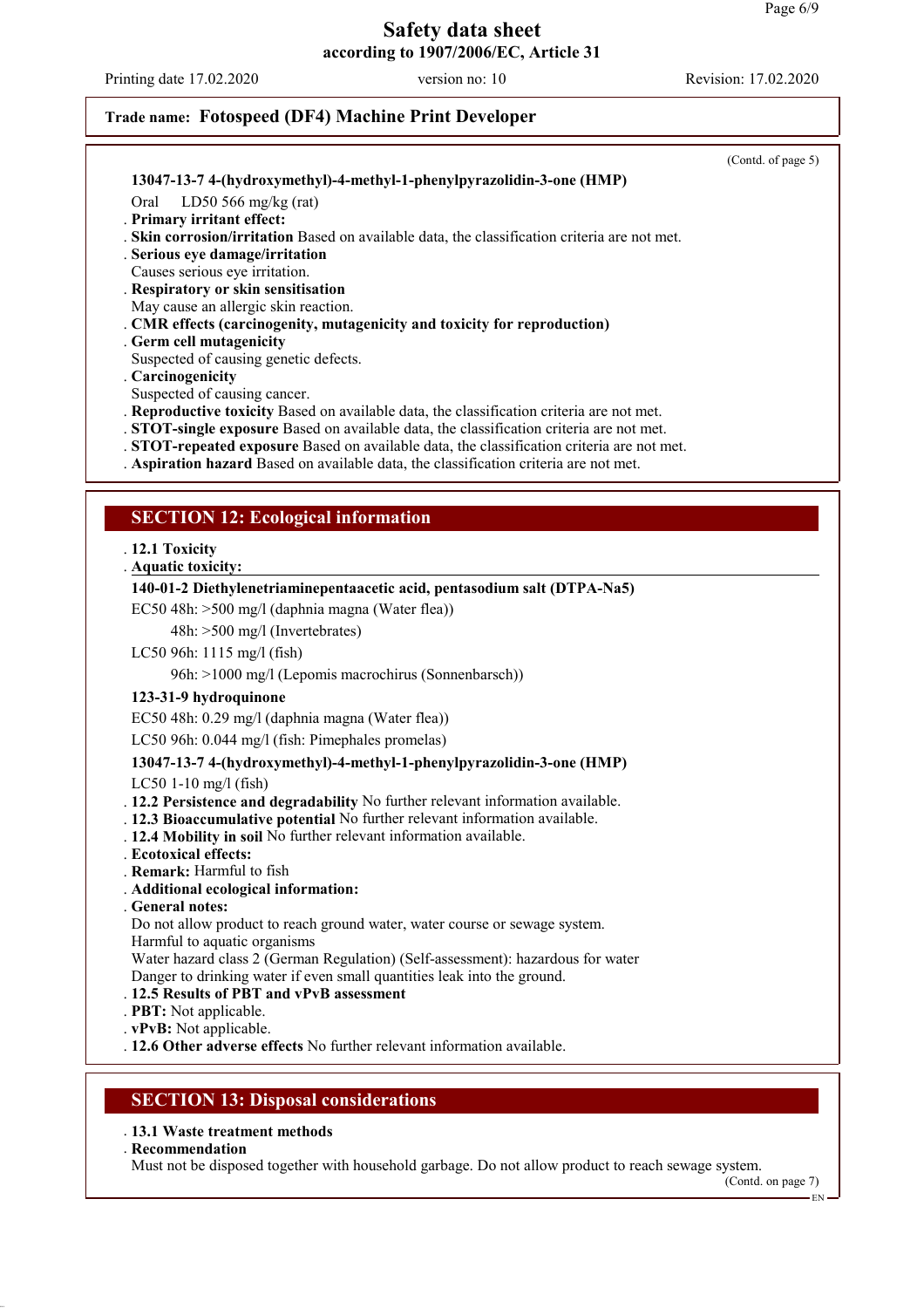Printing date 17.02.2020 version no: 10 Revision: 17.02.2020

(Contd. of page 6)

# **Trade name: Fotospeed (DF4) Machine Print Developer**

### **European waste catalogue** .

09 01 01 water-based developer and activator solutions

. **Uncleaned packaging:**

. **Recommendation:** Disposal must be made according to official regulations.

. **Recommended cleansing agents:** Water, if necessary together with cleansing agents.

| <b>SECTION 14: Transport information</b>                                                               |                                                                                                                                                                                         |  |
|--------------------------------------------------------------------------------------------------------|-----------------------------------------------------------------------------------------------------------------------------------------------------------------------------------------|--|
| . 14.1 UN-Number<br>. ADR, IMDG, IATA                                                                  | <b>UN3082</b>                                                                                                                                                                           |  |
| . 14.2 UN proper shipping name<br>$.$ ADR                                                              | 3082 ENVIRONMENTALLY HAZARDOUS<br>SUBSTANCE, LIQUID, N.O.S. (Hydroquinone (1,4-                                                                                                         |  |
| . IMDG                                                                                                 | dihydroxybenzene))<br>ENVIRONMENTALLY HAZARDOUS SUBSTANCE,<br>LIQUID, N.O.S. (hydroquinone, 4-(hydroxymethyl)-4-<br>methyl-1-phenylpyrazolidin-3-one (HMP)), MARINE<br><b>POLLUTANT</b> |  |
| . IATA                                                                                                 | Environmentally hazardous substance, liquid, n.o.s.<br>(hydroquinone, 4-(hydroxymethyl)-4-methyl-1-<br>phenylpyrazolidin-3-one (HMP))                                                   |  |
| . 14.3 Transport hazard class(es)                                                                      |                                                                                                                                                                                         |  |
| $.$ ADR<br>. Class<br>. Label                                                                          | 9 (M6) Miscellaneous dangerous substances and articles.<br>9.                                                                                                                           |  |
| . IMDG, IATA<br>. Class<br>. Label                                                                     | 9 Miscellaneous dangerous substances and articles.<br>9                                                                                                                                 |  |
| . 14.4 Packing group<br>. ADR, IMDG, IATA                                                              | III                                                                                                                                                                                     |  |
| . 14.5 Environmental hazards:                                                                          | Product contains environmentally hazardous substances:                                                                                                                                  |  |
| . Marine pollutant:                                                                                    | hydroquinone<br>Yes<br>Symbol (fish and tree)                                                                                                                                           |  |
| . Special marking (ADR):<br>. Special marking (IATA):                                                  | Symbol (fish and tree)<br>Symbol (fish and tree)                                                                                                                                        |  |
| . 14.6 Special precautions for user                                                                    | Warning: Miscellaneous dangerous substances and<br>articles.                                                                                                                            |  |
| . Hazard identification number (Kemler code):<br>. EMS Number:                                         | 90<br>$F-A, S-F$                                                                                                                                                                        |  |
| . Segregation groups<br>. Stowage Category                                                             | Alkalis<br>A                                                                                                                                                                            |  |
| . 14.7 Transport in bulk according to Annex II of<br><b>Marpol and the IBC Code</b><br>Not applicable. |                                                                                                                                                                                         |  |
| . Transport/Additional information:                                                                    |                                                                                                                                                                                         |  |
| . ADR                                                                                                  |                                                                                                                                                                                         |  |
| . Limited quantities (LQ)<br>. Excepted quantities (EQ)                                                | 5L<br>Code: E1                                                                                                                                                                          |  |
|                                                                                                        | Maximum net quantity per inner packaging: 30 ml<br>Maximum net quantity per outer packaging: 1000 ml                                                                                    |  |
| . Transport category                                                                                   | 3<br>(Contd. on page 8)                                                                                                                                                                 |  |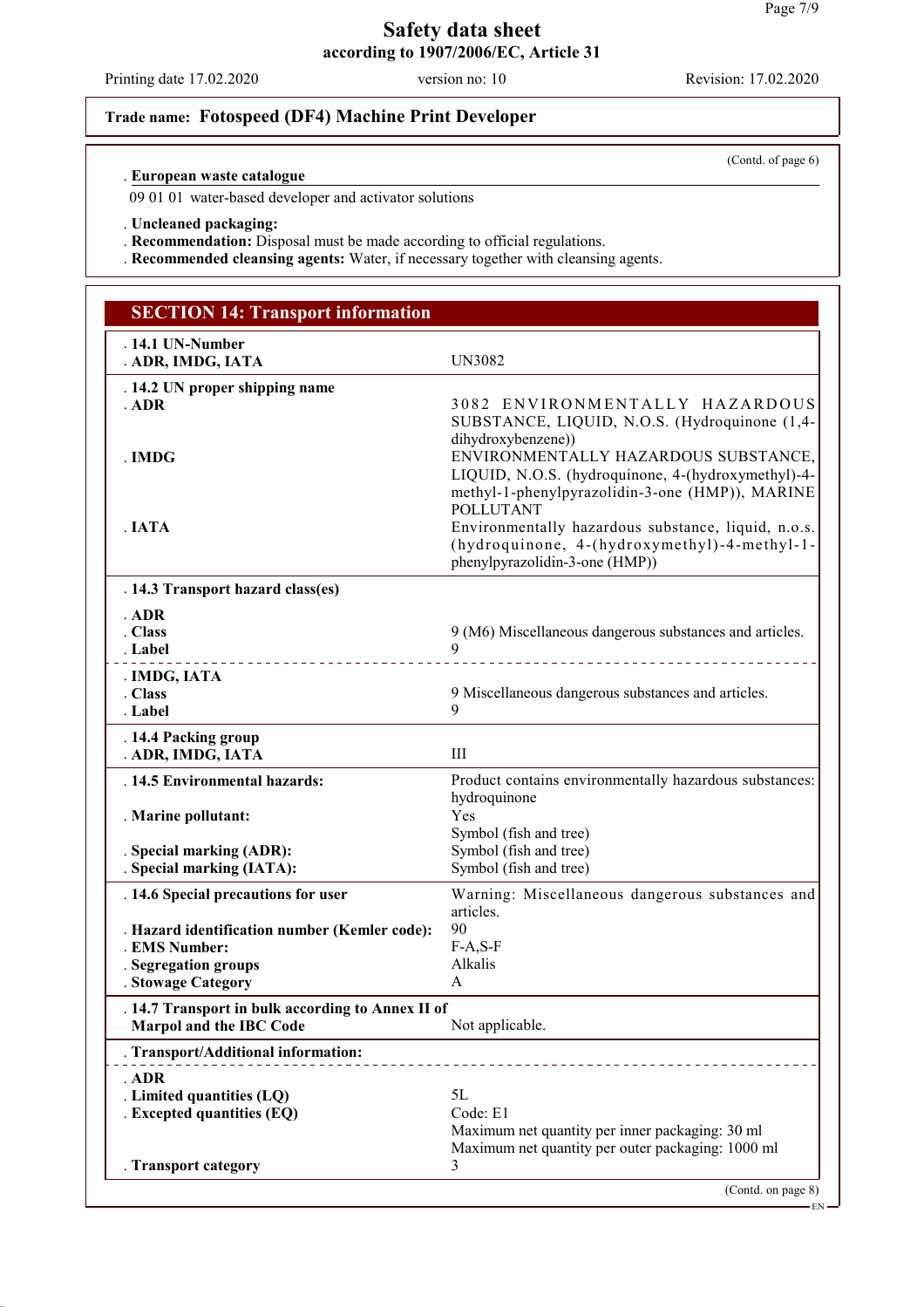Printing date 17.02.2020 version no: 10 Revision: 17.02.2020

## **Trade name: Fotospeed (DF4) Machine Print Developer**

|                                                                   | (Contd. of page 7)                                                                                                     |
|-------------------------------------------------------------------|------------------------------------------------------------------------------------------------------------------------|
| . Tunnel restriction code                                         | E                                                                                                                      |
| . IMDG<br>. Limited quantities (LQ)<br>. Excepted quantities (EQ) | 5L<br>Code: E1<br>Maximum net quantity per inner packaging: 30 ml<br>Maximum net quantity per outer packaging: 1000 ml |
| . UN "Model Regulation":                                          | UN3082, ENVIRONMENTALLY HAZARDOUS<br>SUBSTANCE, LIQUID, N.O.S., 9, III                                                 |

### **SECTION 15: Regulatory information**

. **15.1 Safety, health and environmental regulations/legislation specific for the substance or mixture**

- . **Directive 2012/18/EU**
- . **Qualifying quantity (tonnes) for the application of lower-tier requirements** 100 t
- . **Qualifying quantity (tonnes) for the application of upper-tier requirements** 200 t
- . **REGULATION (EC) No 1907/2006 ANNEX XVII** Conditions of restriction: 3
- . **15.2 Chemical safety assessment:** A Chemical Safety Assessment has not been carried out.

### **SECTION 16: Other information**

This information is based on our present knowledge. However, this shall not constitute a guarantee for any specific product features and shall not establish a legally valid contractual relationship.

#### . **Relevant phrases**

- H302 Harmful if swallowed.
- H315 Causes skin irritation.
- H317 May cause an allergic skin reaction.
- H318 Causes serious eye damage.
- H319 Causes serious eye irritation.
- H332 Harmful if inhaled.
- H335 May cause respiratory irritation.
- H341 Suspected of causing genetic defects.
- H351 Suspected of causing cancer.
- H361 Suspected of damaging fertility or the unborn child. Route of exposure: Oral.
- H400 Very toxic to aquatic life.
- H411 Toxic to aquatic life with long lasting effects.
- . **Contact:** E: info@fotospeed.com .
- **Abbreviations and acronyms:**

RID: Règlement international concernant le transport des marchandises dangereuses par chemin de fer (Regulations Concerning the International Transport of Dangerous Goods by Rail)

ICAO: International Civil Aviation Organisation

ADR: Accord européen sur le transport des marchandises dangereuses par Route (European Agreement concerning the International Carriage of Dangerous Goods by Road)

- IMDG: International Maritime Code for Dangerous Goods
- IATA: International Air Transport Association
- GHS: Globally Harmonised System of Classification and Labelling of Chemicals
- EINECS: European Inventory of Existing Commercial Chemical Substances
- ELINCS: European List of Notified Chemical Substances
- CAS: Chemical Abstracts Service (division of the American Chemical Society)
- DNEL: Derived No-Effect Level (REACH)
- PNEC: Predicted No-Effect Concentration (REACH)
- LC50: Lethal concentration, 50 percent
- LD50: Lethal dose, 50 percent
- PBT: Persistent, Bioaccumulative and Toxic
- vPvB: very Persistent and very Bioaccumulative Acute Tox. 4: Acute toxicity - inhalation – Category 4
- Skin Irrit. 2: Skin corrosion/irritation Category 2
- Eye Dam. 1: Serious eye damage/eye irritation Category 1
- Eye Irrit. 2: Serious eye damage/eye irritation Category 2
- Skin Sens. 1: Skin sensitisation Category 1

(Contd. on page 9)

EN